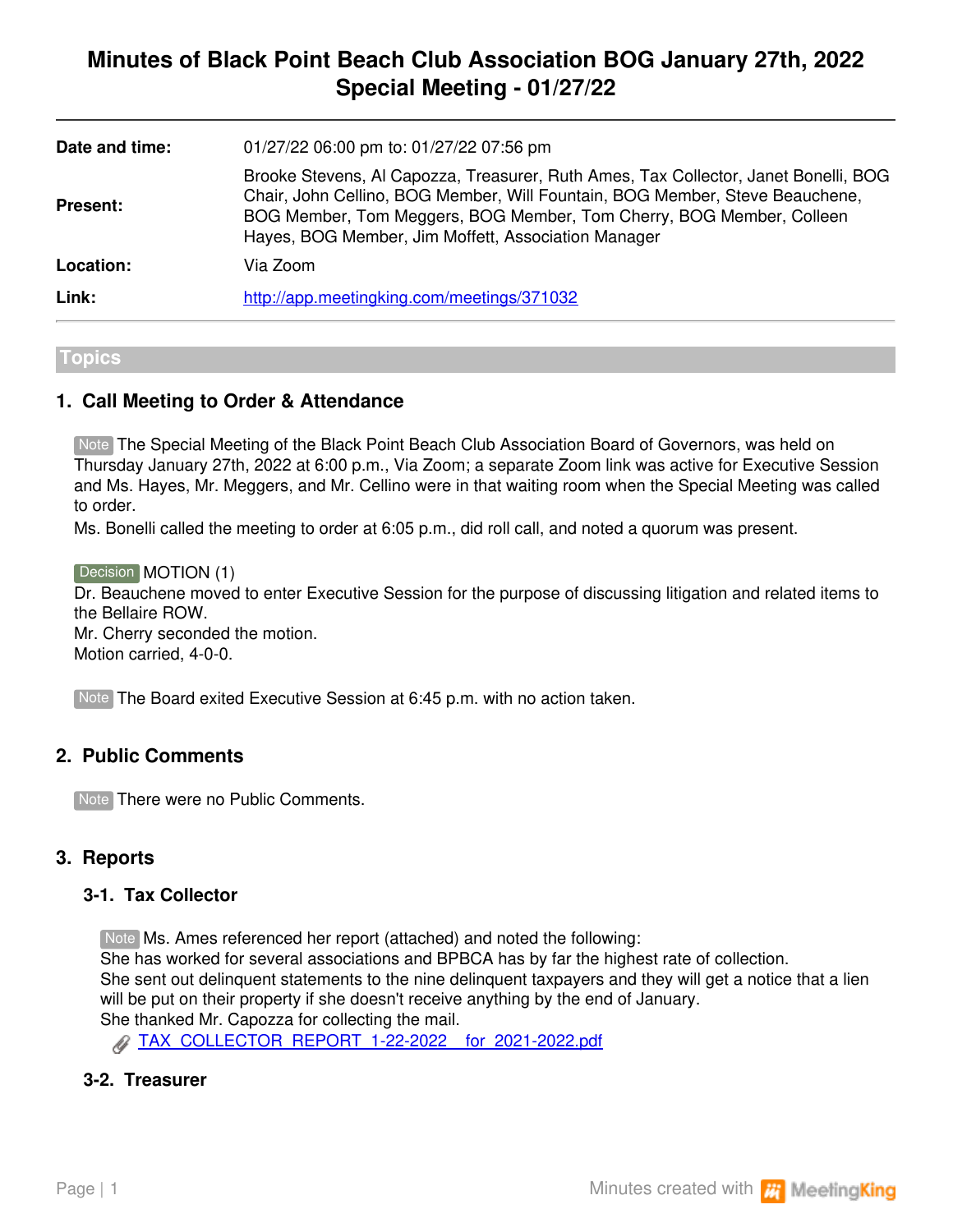Note Mr. Capozza reviewed his report (attached) and offered the following comments:

Total YTD Income amounted to \$285,665 an increase of \$213 vs last month YTD report. Items contributing to the increase were: Zoning application fees (\$150), and all others (\$66).

Total YTD Expenses amounted to \$175,224, an increase of \$17,004 vs last month YTD report. Items contributing to the increase were:

Current year Capital Expenses(\$5,957), Payroll(\$4,312), Insurance(\$4,213), Waterfront Maintenance (\$885), Playground(\$624), Legal Fees (\$375), Utilities (\$329),and all others (\$309).

We've got \$312,700 in the bank, including the cash sweep and the long term funds.

- **A** Financial Report\_Budget\_VS\_Actual\_as\_of\_1-27-22.xls
- [Financial\\_Report\\_Budget\\_VS\\_Actual\\_as\\_of\\_12-31-21.xls](https://app.meetingking.com/uploads/attachments/249183-Financial_Report_Budget_VS_Actual_as_of_12-31-21-64040dd642447e1f3f37953194d4922acb4c6346.xls?1643769531)

## **3-3. Association Manager**

Note Mr. Moffett referenced his report (attached) and asked if anyone had any questions.

[Jan\\_2022\\_Association\\_Managers\\_Report\\_\(1\).pdf](https://app.meetingking.com/uploads/attachments/249184-Jan_2022_Association_Managers_Report_%281%29-3bfeff2f55c94f2ec206e3044e83d8feb6faf9ab.pdf?1643769688)

- [Dec\\_2021\\_Association\\_Managers\\_Report\\_\(1\).pdf](https://app.meetingking.com/uploads/attachments/249185-Dec_2021_Association_Managers_Report_%281%29-0c17d6a2604bab3e1e586133b4648b2b277f961d.pdf?1643769688)
- [November\\_2021\\_Association\\_Managers\\_Report\\_\(1\).pdf](https://app.meetingking.com/uploads/attachments/249186-November_2021_Association_Managers_Report_%281%29-1db814c57f735a75e76842b0a6f39393346c8cf2.pdf?1643769688)

Mr. Moffett discussed the success of the Beach Bash held last year and said some of the following: Note He would like to again book the band "Mass Confusion" and spilt the cost between the Association, the Men's Club, and Women's Club like they did last year as well.

It would be \$1,650 which is less than what they have budgeted in the past.

He was able to talk down the cost from \$2,200.

They won't need to pay until the night of the concert, he's just looking for the okay to book the band.

Mr. Cellino observed that the Beach Bash last year was one of the best parties they've had in the last Note 20 years and suggested holding it at the Clubhouse this year.

Mr. Capozza asked if the Men's Club and Women's Club had been approached and Ms. Bonelli Note shared that the Clubs approached them, and with tip the cost will be \$550 each.

Decision MOTION (2)

Dr. Beauchene moved to approve the August 2022 Beach Bash with the intent of booking the band "Mass Confusion."

Mr. Cellino seconded the motion.

Ms. Bonelli noted this item will be part of next year's budget.

Vote:

Motion carried, 7-0-0.

Note Mr. Moffett reported there are few lights in the Clubhouse conference room and rec closet that are out and he spoke with Jamco about converting all the lights to LED. He was given an estimate of \$980 for repairing the two lights as well as converting all the lights to LED, which he would like the Board to consider.

Note Ms. Bonelli suggested voting on this item in May and perhaps tying it in with some of the other technology upgrades they've previously discussed. She said maybe they could obtain an estimate for all the desired upgrades together.

Note Mr. Cellino said in general he's 100% in favor of converting to LEDs; it will be a significant savings for years to come which will offset its cost.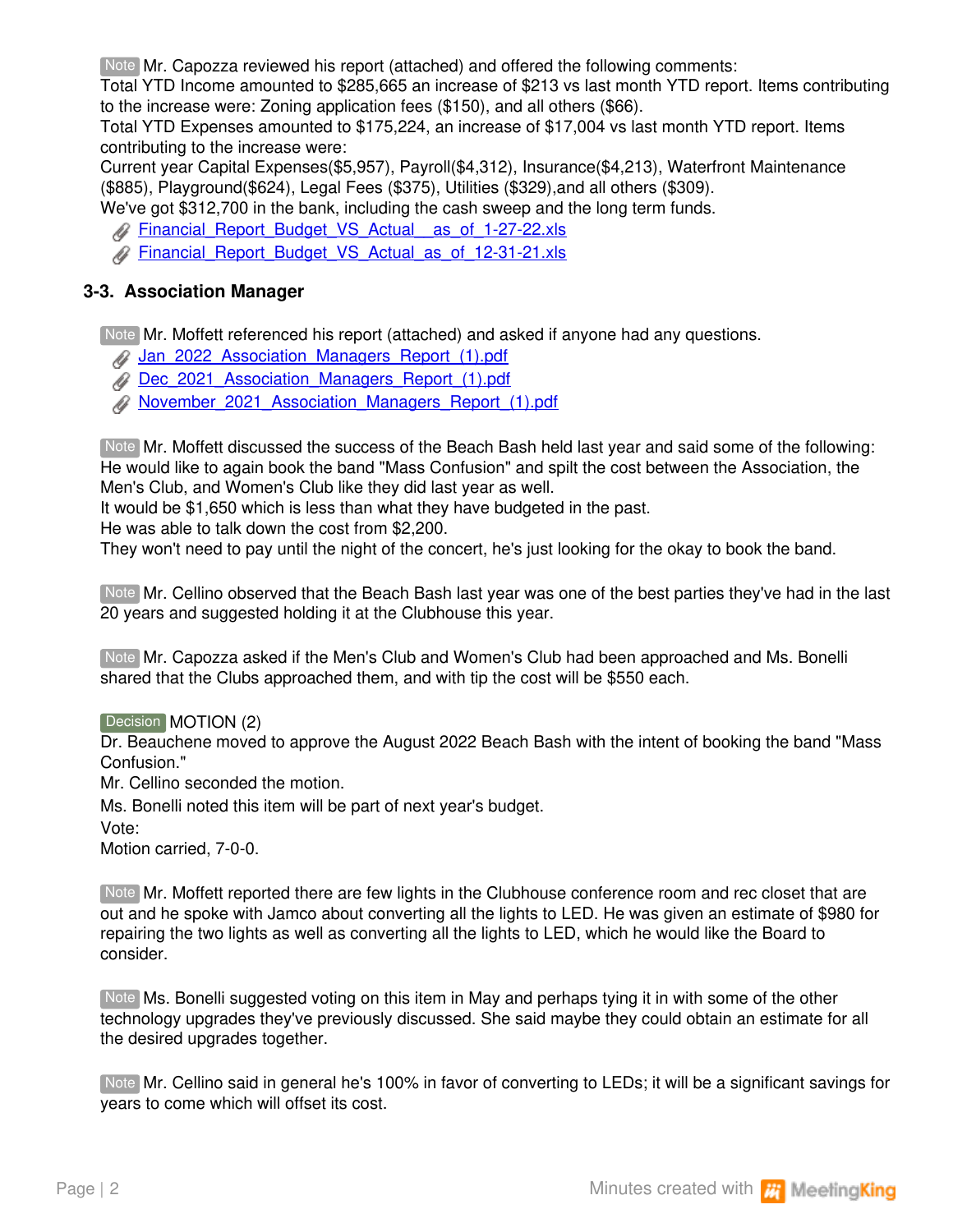Note Mr. Fountain recommended putting this in as a budget line item to be voted on in May so they don't have to find more funds for this year.

Note Ms. Hayes noted Jamco is very busy and that they should see about being scheduled for June.

Ms. Bonelli suggested having Jamco look at the Clubhouse to help determine what technology Note upgrades they might want to entertain as well as the cost associated with said upgrades.

Note Mr. Moffett said Jamco did have an initial walkthrough and some discussions about the audio and visual.

Task **| ■ Ms. Bonelli asked that Mr. Moffett contact Jamco to devise potential plans for discussion but** not to execute any work at this time.

Note Mr. Moffett reminded the Board that they bumped up the cost of renting the Clubhouse to \$300 two years ago, to cover an extra cleaning due to Covid; he's wondering if the rental amount should remain at this price as a kind of inflation adjustment. He added that the cost is still a bargain.

Ms. Bonelli said she's fine with this idea as long as it's clear that people are still responsible for Note cleaning up after their rental themselves and that the cost is for extra sanitation after. She noted that she's okay with keeping the cost at \$300 for now and that they can consider the rental price again each year.

Decision **MOTION (3)** Mr. Cherry moved to keep the Clubhouse rental rate at \$300. Dr. Beauchene seconded the motion. Motion carried, 7-0-0.

Note Mr. Moffett said the last item he wanted to mention was the severe weather event that occurred on January 16th, which moved alot of sand on the beach. He referenced the photos in his report which showcase this problem and would like the Board to consider utilizing more machinery to move the sand back. Mr. Moffett noted they did the same in October to move the sand and that it really helped matters.

Mr. Celino said he thinks it would be better to wait until the Spring since it's so late in the season and Note Mr. Meggers said they're predicting 50 mph winds on Saturday so it's going to get worse, and he thinks they shouldn't do something before then.

Note Mr. Fountain said he doesn't recall ever farming sand twice during one season. He said sand is not his area of expertise and was unable to ascertain if it will get worse if they don't do anything. He recommends investigating this further and speaking about it again in February.

Note Mr. Moffett said his concern is about preserving the beach.

Note Ms. Bonelli said she doesn't feel any of them know enough about sand to make this decision. She recommended revisiting this at the next meeting and seeing if they're able to get some advice on this matter.

Note Mr. Fountain reminded everyone that the rock removal at South Beach is going to be a major project.

Task **Mr. Meggers asked that the moving of the sand be put on the next meeting agenda.** *due 02/24/22*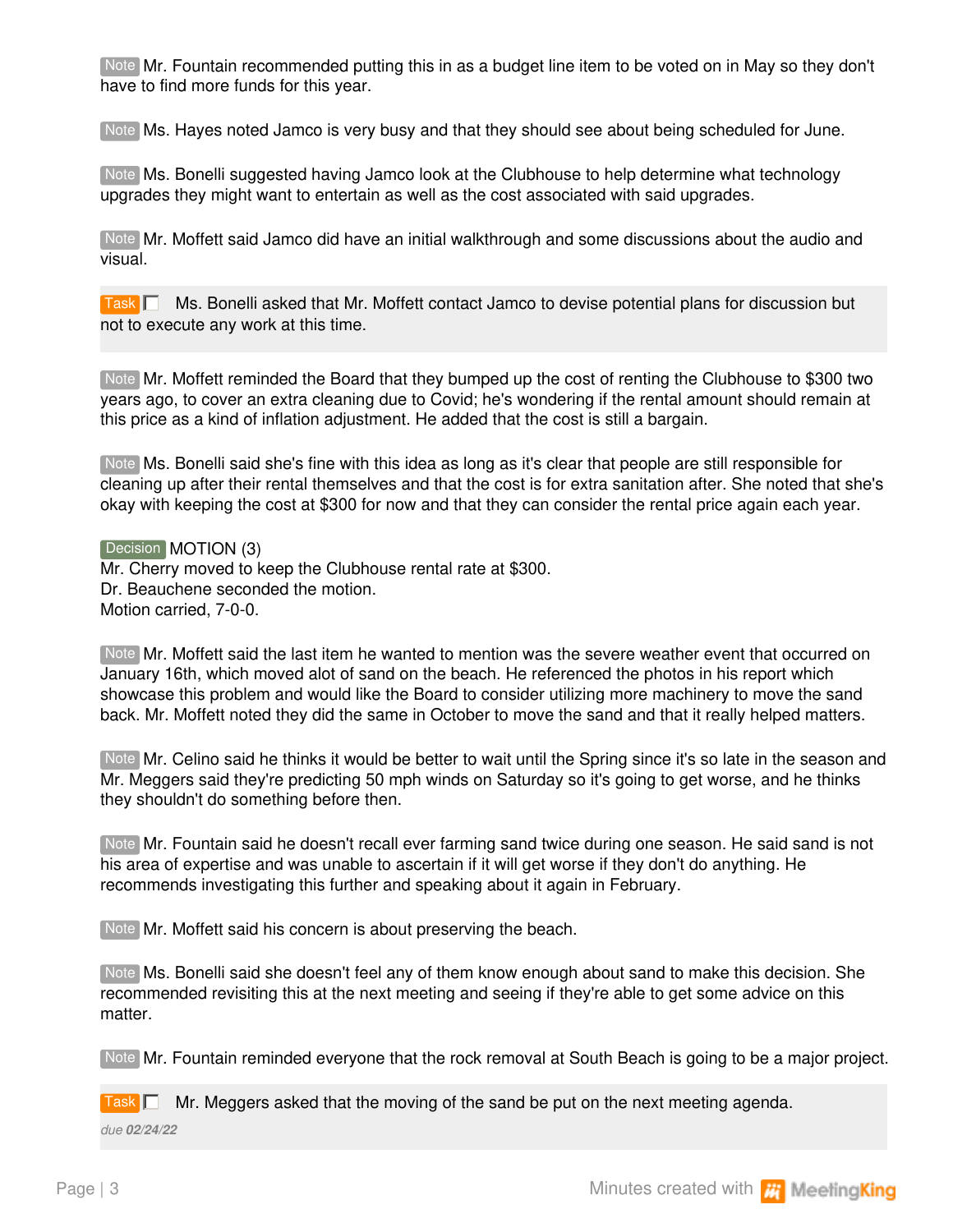Note Mr. Moffett said the last storm created a hole at the bottom of the stairs, at the Bellaire right-of-way. He included a \$900 estimate from Pete Powers in his report to address this problem.

Note Mr. Cellino said he feels this is a minor item which could be rectified by filling the hole with rocks from the beach and utilizing adhesive or cement and suggested having the wrecking crew look at it.

Task  $\Box$  Mr. Moffett and Mr. Fountain said they will examine the hole at the bottom of the stairs at the Bellaire right-of-way, to asertain how to proceed.

*Owned by Will Fountain, BOG Member due 02/24/22*

Note Mr. Cherry said he's willing to lend a helping hand as well.

### **4. New Business**

#### **4-1. Determine dates, times, and format for Regular Meetings/Review agenda items we would like added to future meetings**

Note The Board briefly discussed what meeting format and times would work best and after canvasing each Board Member agreed that it would be best to continue to meet on the 4th Thursday of each month at 6:00 p.m. The Board also agreed that the Annual Meeting in May needs to occur in person, but to maintain the hybrid format for all other meetings for now and revisit in the future.

Decision **MOTION (4)** 

Ms. Bonelli moved that the Board continue to hold their meetings on the 4th Thursday of the month at 6:00 p.m.

Dr. Beauchene seconded the motion. Motion carried, 7-0-0.

Note | **Meeting Dates:** Thursday February 24th, 2022- 6:00 p.m. Regular Meeting Thursday March 24th, 2022- 6:00 p.m. Regular Meeting Thursday March 24th, 2022- 6:00 p.m. BOG Budget Meeting (Limited agenda, Members' comments – 1 session only) Thursday April 21st, 2022- 6:00 p.m. Regular Meeting Thursday May 26th, 2022- 6:00 p.m. Regular Meeting Saturday, May 28th, 2022. – 9:00 a.m. Annual Association Meeting Saturday, May 28th, 2022 (immediately following Annual Meeting) – Organizational Meeting Thursday June 23rd, 2022- 6:00 p.m. Regular Meeting Thursday July 28th, 2022- 6:00 p.m. Regular Meeting Thursday August 23rd, 2022- 6:00 p.m. Regular Meeting \*Note, Date Should read 8/25/22 Saturday, August 27th, 2022. – 9:00 a.m. Annual Association Informational Meeting Thursday September 22nd, 2022- 6:00 p.m. Regular Meeting Thursday, October 27th, 2022 (If needed) – 6:00 p.m. Regular Meeting

Note Ms. Bonelli asked people to think about future agendas and send her items of anything they might like to see on a future agenda. The Board discussed creating a Share Point or Goggle Document as a means of drafting future agendas.

## **4-2. Little Libraries**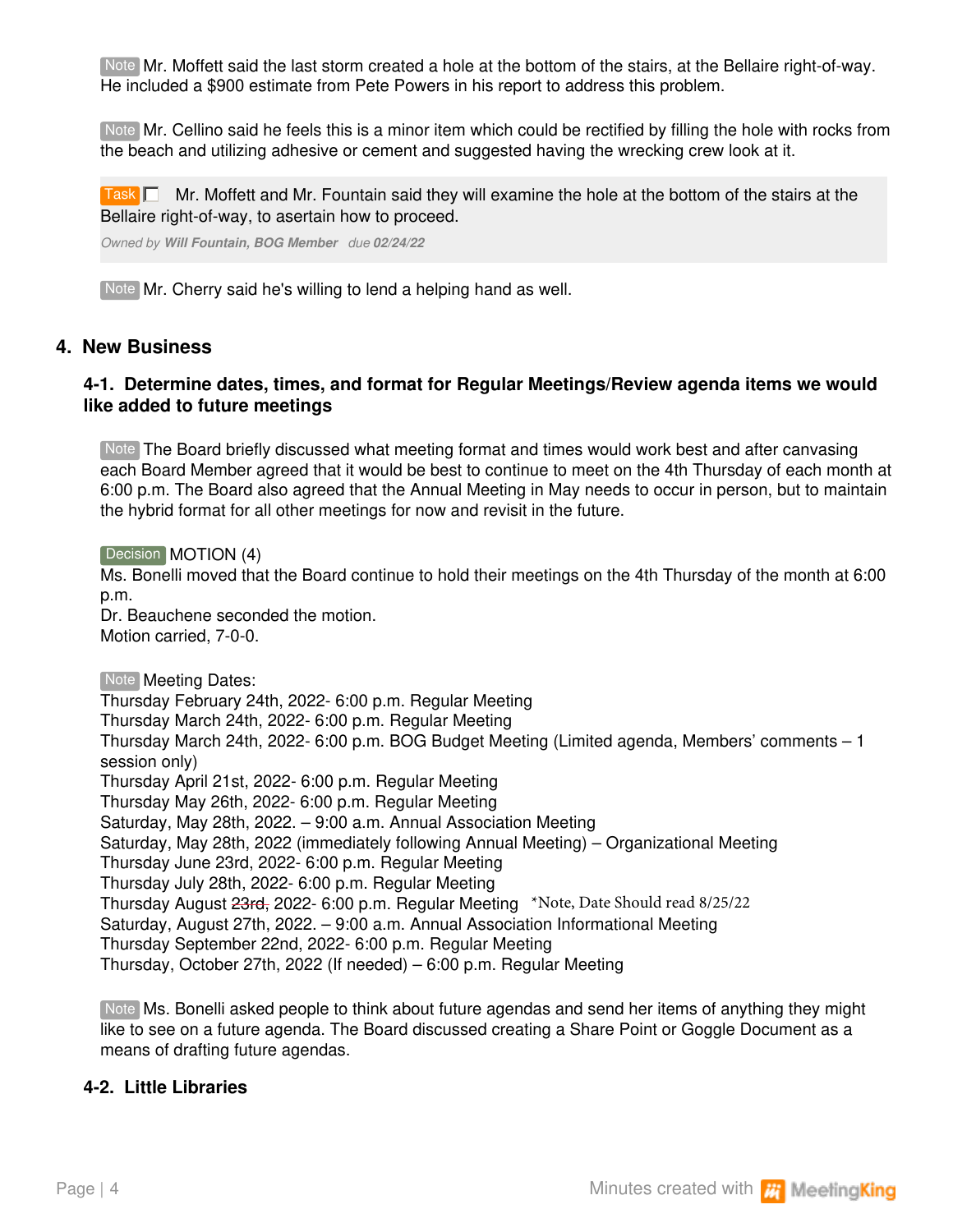Note Ms. Bonelli said this item was voted on two or three years ago and the intent was for Suzanne Smith to take the lead on this; after the wrecking crew looked at this, they determined at that time it would cost \$300 to construct one.

Note Mr. Capozza suggested voting on this item again since it was not a specific budget item.

Note Mr. Fountain said he and the two other members of the wrecking crew can construct the Library, but they would like an additional \$425 to build two more; the new approval would be for \$725. He added that they will be located at the Clubhouse, Main Beach, and South Beach, and that Suzanne Smith and her friends would paint them.

#### Decision **MOTION** (5)

Dr. Beauchene moved to approve \$725 for the construction of three Little Libraries. Ms. Bonelli seconded the motion. Motion carried, 7-0-0.

#### **4-3. "Mass Confusion" rental**

Note Ms. Bonelli noted they discussed this item earlier in the meeting.

#### **4-4. Update the BOG as to the capital spending status and suggestions as to how to find budget funds to pay for them.**

Note Mr. Capozza offered some of the following comments:

Through yesterday they have 15 approved capital expenditures totaling \$63,000.

11 of them totaling around \$30,000 have sufficient budget funds to cover the expenditures.

The remaining four totaling around \$21,000 are assigned to a line item called current year capital expenditures and that budget is only \$10,000.

They need to cover this overage and he's recommending that they transfer \$18,700 from the contingency fund line item.

Decision **MOTION** (6) Dr. Beauchene moved to transfer \$18,700 from the contingency fund to the current year capital expenditures fund. Mr. Cellino seconded the motion. Motion carried, 7-0-0.

Note Mr. Moffett noted this expenditure includes the cost of the new piling which they briefly discussed.

### **4-5. Update the BOG about a Workers Comp Insurance premium issue that was successfully resolved.**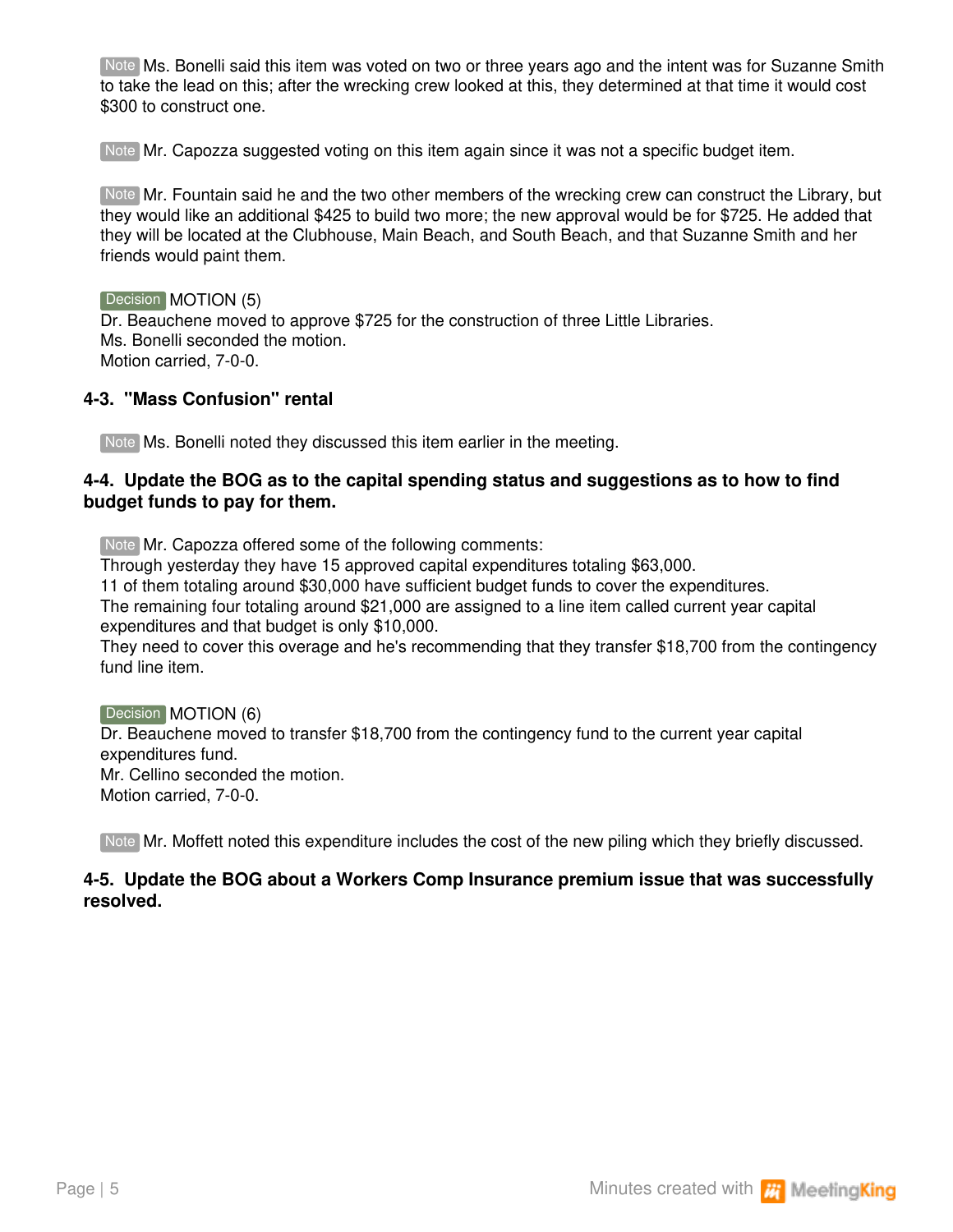Note Mr. Capozza made some of the following comments:

Our Association by Connecticut Law is required to provide workers compensation insurance for all employees.

It's unlike other insurance policies where you pay a premium and you get coverage for workers comp; you pay an initial premium, and then when the coverage period is over, you submit your actual payroll hours which gives you an adjusted premium.

When we did this processing of auditing and submitting the numbers last year, the Hartford Insurance Company charged us an additional \$4,700.

He spoke with Bill Budds the Insurance Broker and discovered the way that the Treasurer and Secretary positions are submitted to the insurance company, they look like full time positions.

To correct this the two positions were excluded, and the \$4,700 admission premium was removed.

This year under the current policy, the Secretary and Treasurer positions are not covered under the current workers comp policy and he would like to know if they would like them covered like they have historically been.

Note Mr. Cellino said these are administrative part-time jobs done primarily from their homes and these individuals aren't out in the field like the Association Manager is; are these individuals required to be covered?

Note Mr. Meggers asked Mr. Capozza what his thoughts are and he replied that he's only looking at what has been done historically.

Note Ms. Hayes said Liability insurance would cover any accident they might occur at the Clubhouse and asked what Mr. Budds is recommending.

Note Mr. Cellino briefly discussed last year's premiums.

Note Ms. Hayes asked if Mr. Budds could get these positions accurately represented to reflect that they're fully remote positions and part-time clerical.

Task **Mr. Capozza said he will consult with Mr. Budds again and come back with the info so the** Board can make a decision.

*due 02/24/22*

#### **4-6. Capital Investment Planning**

Note Ms, Bonelli said Ms. Hayes brought up this item which is something the Board has discussed in the past and Mr. Cellino noted this item needs to be more fully explored and revisited.

Note Mr. Cellino said they need to determine a safe conservative approach such as a CD.

Task **Mr. Capozza observed that since they're a quasi-municipality they need to determine if there** are investment limitations.

*due 02/24/22*

Note The Board briefly discussed how this item merits investigation.

Note Ms. Hayes discussed how it would be helpful to form a subcommittee consisting of financial savvy community members with the understanding that the approach needs to be conservative.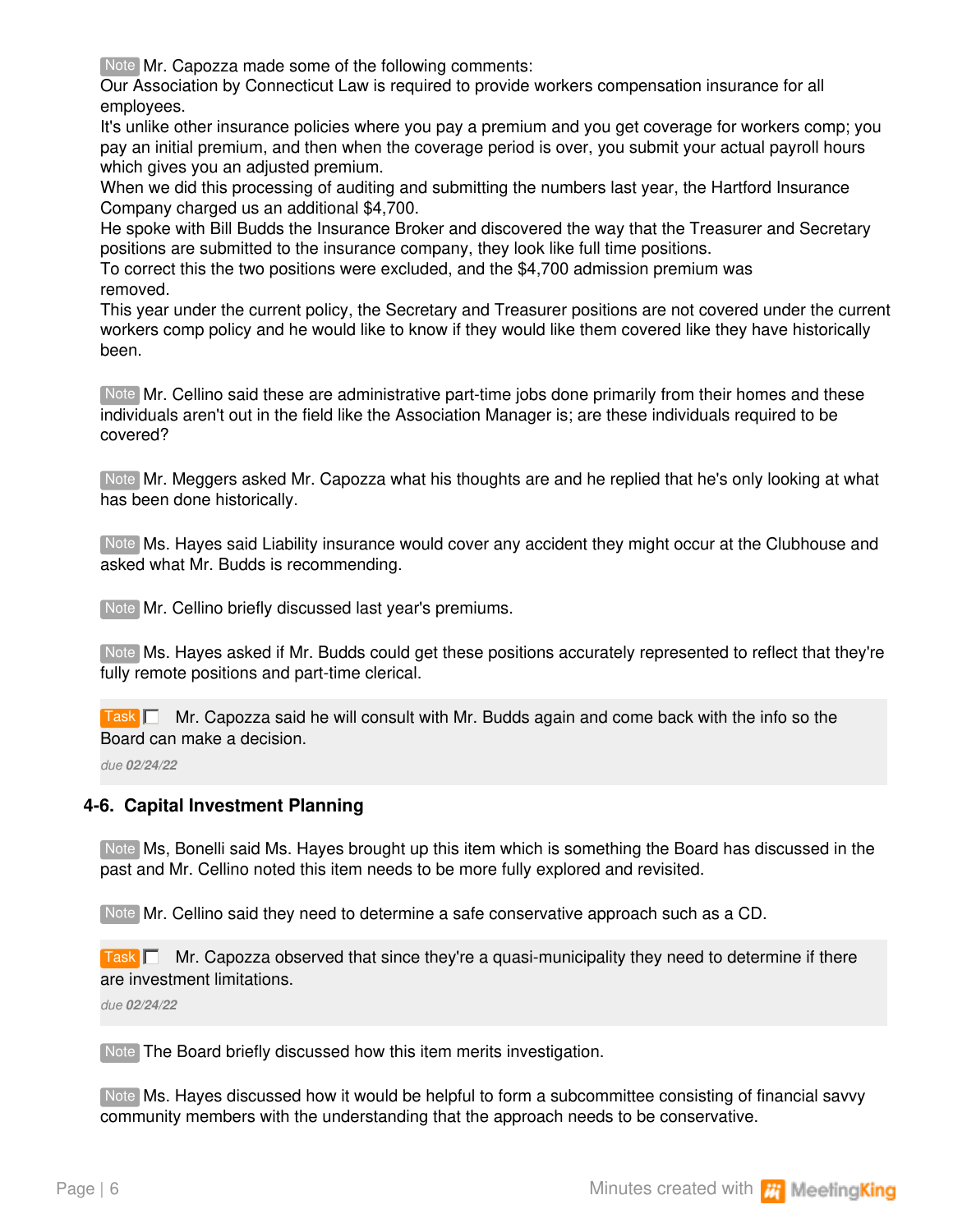Note Ms. Hayes asked about sending a mass email or notice on the website seeking individuals.

Task **Deta** Mr. Meggers suggested contacting Chris Gent who handles West Hartford Teachers and their funds. Mr. Meggers said he will email him to seek some advice.

*Owned by Tom Meggers, BOG Member*

## **5. Old Business**

## **5-1. R.O.W's Surveying, Pinning and Mapping Status**

Note Dr. Beauchene said he reached out to their surveyor who had a pretty destructive shoulder injury last fall. He's now healed up and should be able to finish the field work the week after next, and will produce the final mapping the week after that. Dr. Beauchene said there will be a third sheet for the remainder of the streets that he still has to set corners on and thanked everyone for their patience.

Note Mr. Cellino asked if they could get the information as soon as his work is complete in case they have any questions. Dr. Beauchene replied that he will send them his report as soon as it's filed and they can respond with any questions they have, which he will forward to the surveyor.

## **6. Further Public Comments**

Note There were none.

## **7. Adjournment**

Decision **MOTION** (7)

Mr. Meggers moved to adjourn the Black Point Beach Club Association Board of Governors January 27th, 2022 meeting at 7:56 p.m. Mr. Cherry seconded the motion. Motion carried, 7-0-0.

Respectfully Submitted, Brooke Stevens, Recording Secretary

**8.**